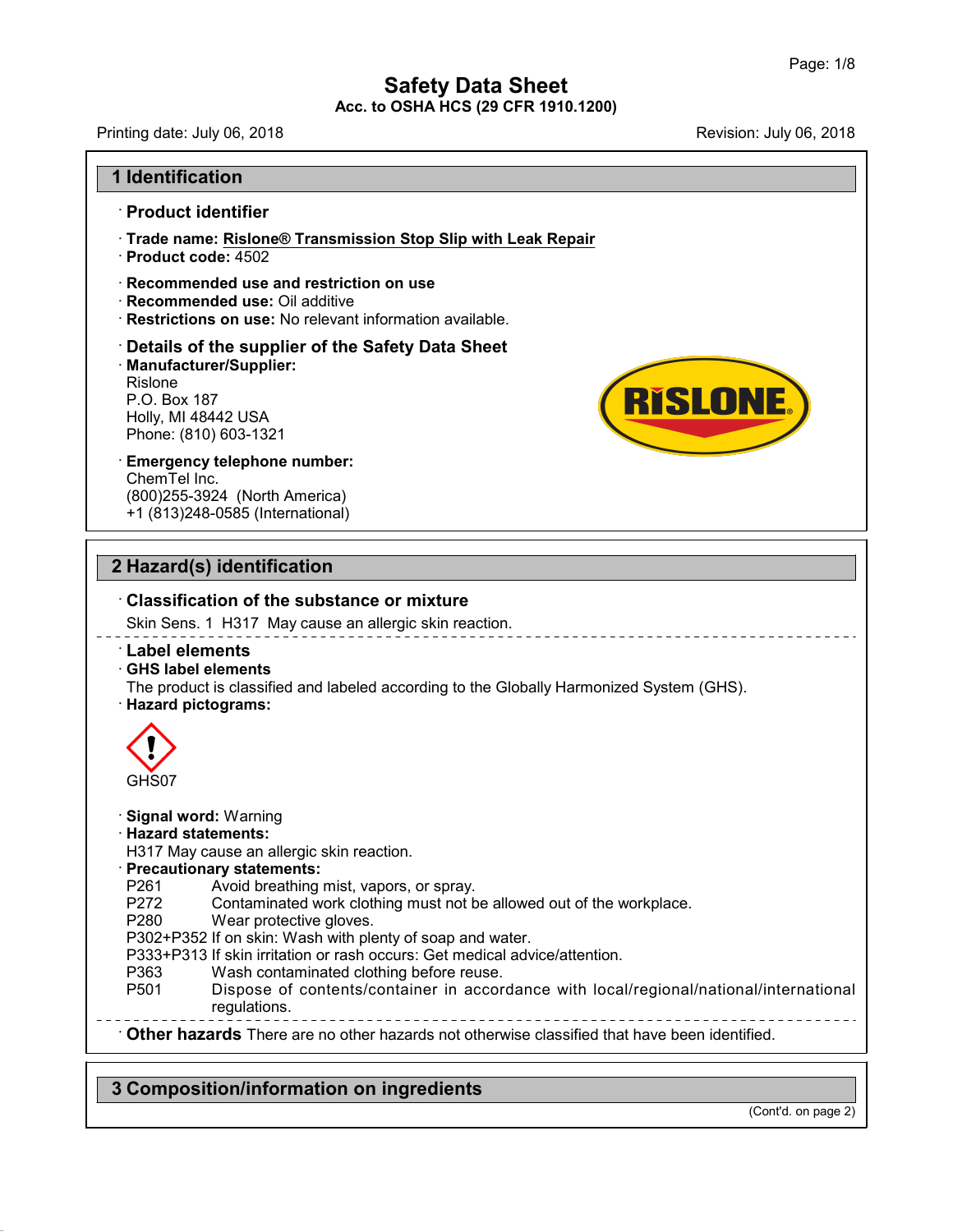Printing date: July 06, 2018 **Printing date: July 06, 2018** Revision: July 06, 2018

47.0.2

# **Trade name: Rislone® Transmission Stop Slip with Leak Repair**

|                                                                                                                                                                                                    | (Cont'd. of page 1) |
|----------------------------------------------------------------------------------------------------------------------------------------------------------------------------------------------------|---------------------|
| <b>Chemical characterization: Mixtures</b>                                                                                                                                                         |                     |
| Components:                                                                                                                                                                                        |                     |
| 61791-44-4 ethanol, 2,2'-iminobis-, N-tallow alkylderivs.                                                                                                                                          | $1\%$               |
| Met. Corr.1, H290; Skin Corr. 1C, H314; Eye Dam. 1, H318                                                                                                                                           |                     |
| $\langle \cdot \rangle$ Acute Tox. 4, H302; Skin Sens. 1B, H317                                                                                                                                    |                     |
| · Additional information:                                                                                                                                                                          |                     |
| Note L: The classification as a carcinogen need not apply if it can be shown that the substance contains                                                                                           |                     |
| less than 3 % DMSO extract as measured by IP 346 'Determination of polycyclic aromatics in unused                                                                                                  |                     |
| lubricating base oils and asphaltene free petroleum fractions - Dimethyl sulphoxide extraction refractive<br>index method', Institute of Petroleum, London. This product meets these requirements. |                     |
| For the listed ingredient(s), the identity and/or exact percentage(s) are being withheld as a trade secret.                                                                                        |                     |
| For the wording of the listed Hazard Statements, refer to section 16.                                                                                                                              |                     |
|                                                                                                                                                                                                    |                     |
| <b>4 First-aid measures</b>                                                                                                                                                                        |                     |
|                                                                                                                                                                                                    |                     |
| <b>Description of first aid measures</b>                                                                                                                                                           |                     |
| . After inhalation: Supply fresh air; consult doctor in case of complaints.                                                                                                                        |                     |
| · After skin contact:<br>Immediately remove any clothing soiled by the product.                                                                                                                    |                     |
| Immediately wash with water and soap and rinse thoroughly.                                                                                                                                         |                     |
| If skin irritation or rash occurs: Get medical advice/attention.                                                                                                                                   |                     |
| After eye contact:                                                                                                                                                                                 |                     |
| Remove contact lenses if worn.                                                                                                                                                                     |                     |
| Rinse opened eye for several minutes under running water. If symptoms persist, consult a doctor.                                                                                                   |                     |
| · After swallowing:<br>Rinse out mouth and then drink plenty of water.                                                                                                                             |                     |
| Do not induce vomiting; immediately call for medical help.                                                                                                                                         |                     |
| Most important symptoms and effects, both acute and delayed:                                                                                                                                       |                     |
| Allergic reactions                                                                                                                                                                                 |                     |
| Slight irritant effect on eyes.                                                                                                                                                                    |                     |
| Nausea in case of ingestion.                                                                                                                                                                       |                     |
| Gastric or intestinal disorders when ingested.<br>Indication of any immediate medical attention and special treatment needed:                                                                      |                     |
| Treat skin and mucous membrane with antihistamine and corticoid preparations.                                                                                                                      |                     |
| Contains ethanol, 2,2'-iminobis-, N-tallow alkylderivs May produce an allergic reaction.                                                                                                           |                     |
|                                                                                                                                                                                                    |                     |
| <b>5 Fire-fighting measures</b>                                                                                                                                                                    |                     |
|                                                                                                                                                                                                    |                     |
| <b>Extinguishing media</b>                                                                                                                                                                         |                     |
| · Suitable extinguishing agents:<br>Foam                                                                                                                                                           |                     |
| Gaseous extinguishing agents                                                                                                                                                                       |                     |
| Carbon dioxide                                                                                                                                                                                     |                     |
| Fire-extinguishing powder                                                                                                                                                                          |                     |
| For safety reasons unsuitable extinguishing agents: Water                                                                                                                                          |                     |
| Special hazards arising from the substance or mixture                                                                                                                                              |                     |
| Formation of toxic gases is possible during heating or in case of fire.                                                                                                                            |                     |

(Cont'd. on page 3)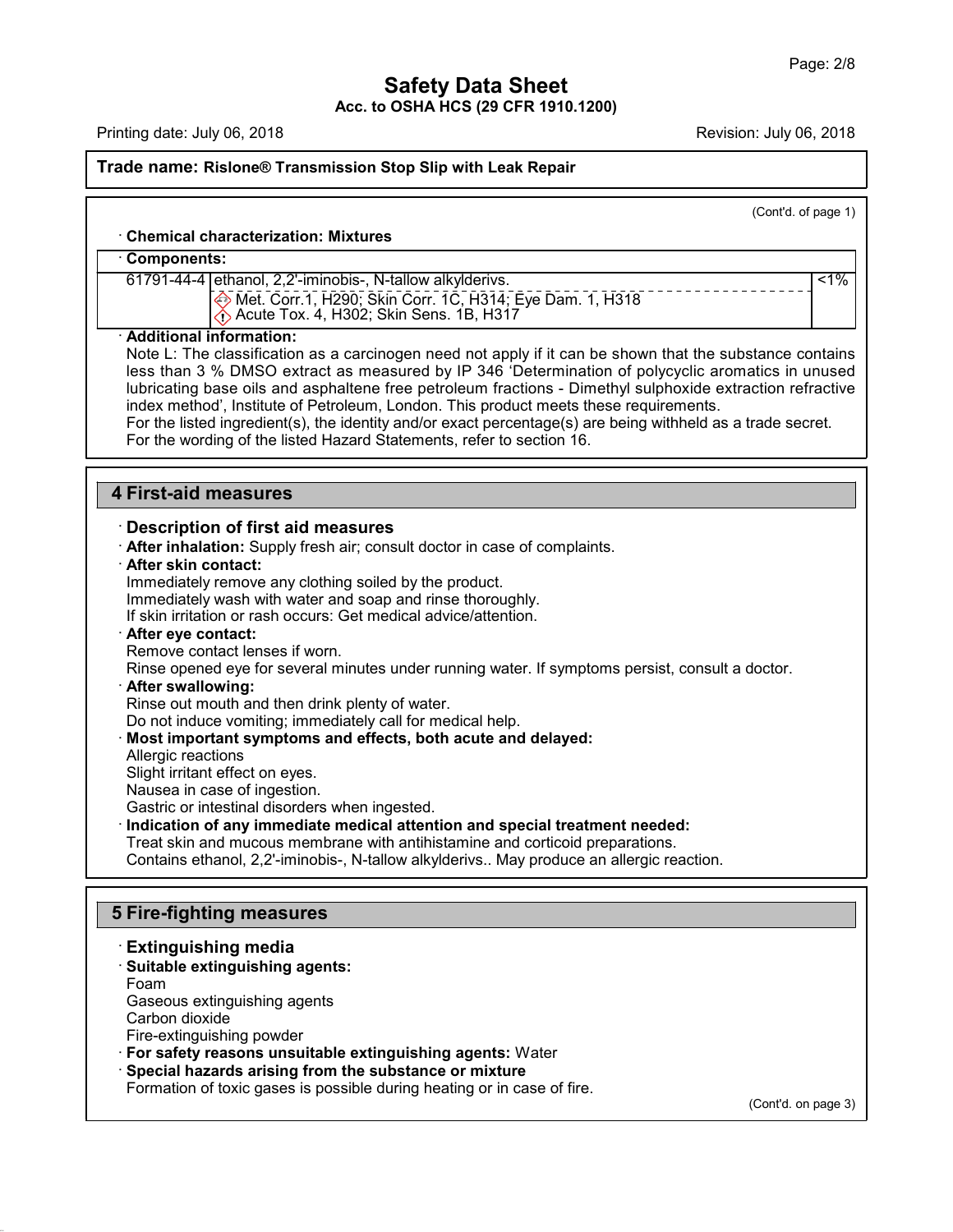Printing date: July 06,2018 Revision: July 06,2018

### **Trade name: Rislone® Transmission Stop Slip with Leak Repair**

(Cont'd. of page 2)

## · **Advice for firefighters**

· **Protective equipment:**

Wear self-contained respiratory protective device.

Wear fully protective suit.

# **6 Accidental release measures**

· **Personal precautions, protective equipment and emergency procedures** Wear protective equipment. Keep unprotected persons away. Ensure adequate ventilation. Particular danger of slipping on leaked/spilled product. For large spills, use respiratory protective device against the effects of fumes/dust/aerosol. · **Environmental precautions** Do not allow to enter sewers/ surface or ground water. Inform respective authorities in case of seepage into water course or sewage system. Prevent from spreading (e.g. by damming-in or oil barriers). · **Methods and material for containment and cleaning up** Absorb with liquid-binding material (sand, diatomite, acid binders, universal binders, sawdust). Remove from the water surface (e.g. skim or suck off). Dispose contaminated material as waste according to item 13. · **Reference to other sections** See Section 7 for information on safe handling. See Section 8 for information on personal protection equipment. See Section 13 for disposal information.

# **7 Handling and storage**

#### · **Handling**

# · **Precautions for safe handling:**

Prevent formation of aerosols.

Use only in well ventilated areas.

· **Information about protection against explosions and fires:** No special measures required.

# · **Conditions for safe storage, including any incompatibilities**

· **Requirements to be met by storerooms and receptacles:**

Avoid storage near extreme heat, ignition sources or open flame.

· **Information about storage in one common storage facility:**

Store away from foodstuffs.

Store away from oxidizing agents.

· **Further information about storage conditions:**

Store in cool, dry conditions in well sealed receptacles.

Keep containers tightly sealed.

· **Specific end use(s)** No relevant information available.

# **8 Exposure controls/personal protection**

# · **Control parameters**

47.0.2

(Cont'd. on page 4)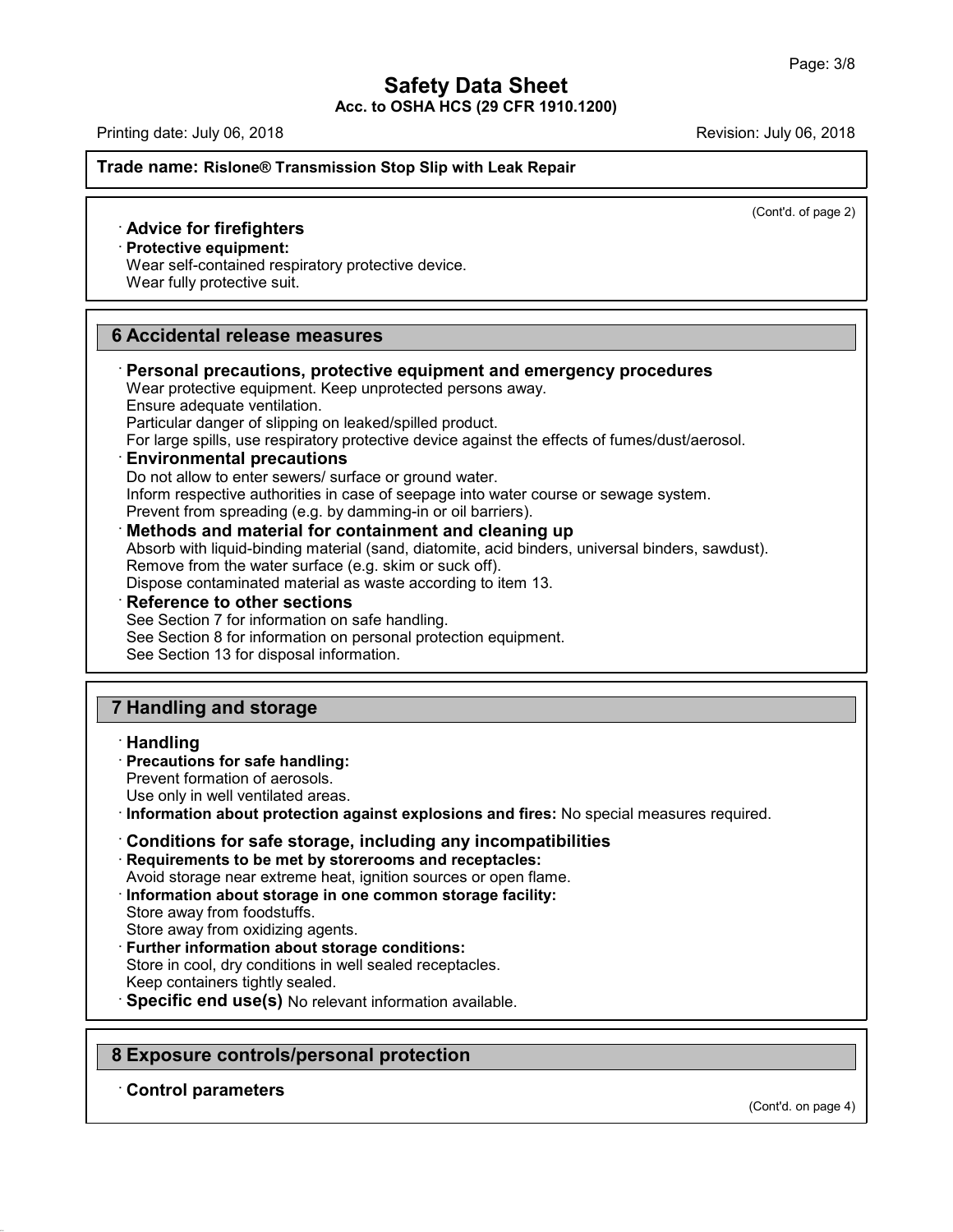# **Safety Data Sheet**

**Acc. to OSHA HCS (29 CFR 1910.1200)**

| Printing date: July 06, 2018                                                                                                                                                                                                                                                                                                                                                                                                                                                                                                                                                                                                                                                                                                      | Revision: July 06, 2018 |  |
|-----------------------------------------------------------------------------------------------------------------------------------------------------------------------------------------------------------------------------------------------------------------------------------------------------------------------------------------------------------------------------------------------------------------------------------------------------------------------------------------------------------------------------------------------------------------------------------------------------------------------------------------------------------------------------------------------------------------------------------|-------------------------|--|
| Trade name: Rislone® Transmission Stop Slip with Leak Repair                                                                                                                                                                                                                                                                                                                                                                                                                                                                                                                                                                                                                                                                      |                         |  |
|                                                                                                                                                                                                                                                                                                                                                                                                                                                                                                                                                                                                                                                                                                                                   | (Cont'd. of page 3)     |  |
| Components with limit values that require monitoring at the workplace:<br>The product does not contain any relevant quantities of materials with critical values that have to be<br>monitored at the workplace.                                                                                                                                                                                                                                                                                                                                                                                                                                                                                                                   |                         |  |
| <b>Exposure controls</b><br><b>General protective and hygienic measures:</b><br>The usual precautionary measures for handling chemicals should be followed.<br>Keep away from foodstuffs, beverages and feed.<br>Immediately remove all soiled and contaminated clothing.<br>Wash hands before breaks and at the end of work.<br>Do not inhale gases / fumes / aerosols.<br>Avoid contact with the eyes and skin.<br>Engineering controls: No relevant information available.<br><b>Breathing equipment:</b><br>Not required under normal conditions of use.<br>Use suitable respiratory protective device when aerosol or mist is formed.<br>For spills, respiratory protection may be advisable.<br><b>Protection of hands:</b> |                         |  |
| Protective gloves<br>The glove material has to be impermeable and resistant to the product/ the substance/ the preparation.                                                                                                                                                                                                                                                                                                                                                                                                                                                                                                                                                                                                       |                         |  |
| Eye protection:<br>Safety glasses                                                                                                                                                                                                                                                                                                                                                                                                                                                                                                                                                                                                                                                                                                 |                         |  |
| <b>Body protection: Protective work clothing</b><br><b>Limitation and supervision of exposure into the environment</b><br>No relevant information available.<br>Risk management measures No relevant information available.                                                                                                                                                                                                                                                                                                                                                                                                                                                                                                       |                         |  |
| 9 Physical and chemical properties                                                                                                                                                                                                                                                                                                                                                                                                                                                                                                                                                                                                                                                                                                |                         |  |
| Information on basic physical and chemical properties<br>· Appearance:                                                                                                                                                                                                                                                                                                                                                                                                                                                                                                                                                                                                                                                            |                         |  |

| Appearance:                      |                   |                     |
|----------------------------------|-------------------|---------------------|
| Form:                            | Liquid            |                     |
| Color:                           | Red               |                     |
| · Odor:                          | Petroleum-like    |                     |
| Odor threshold:                  | Not determined.   |                     |
| $\cdot$ pH-value:                | Not determined.   |                     |
| · Melting point/Melting range:   | Not determined.   |                     |
| · Boiling point/Boiling range:   | Not determined.   |                     |
| · Flash point:                   | 246 °C (474.8 °F) |                     |
| · Flammability (solid, gaseous): | Not applicable.   |                     |
| · Auto-ignition temperature:     | Not determined.   |                     |
|                                  |                   | (Cont'd. on page 5) |

47.0.2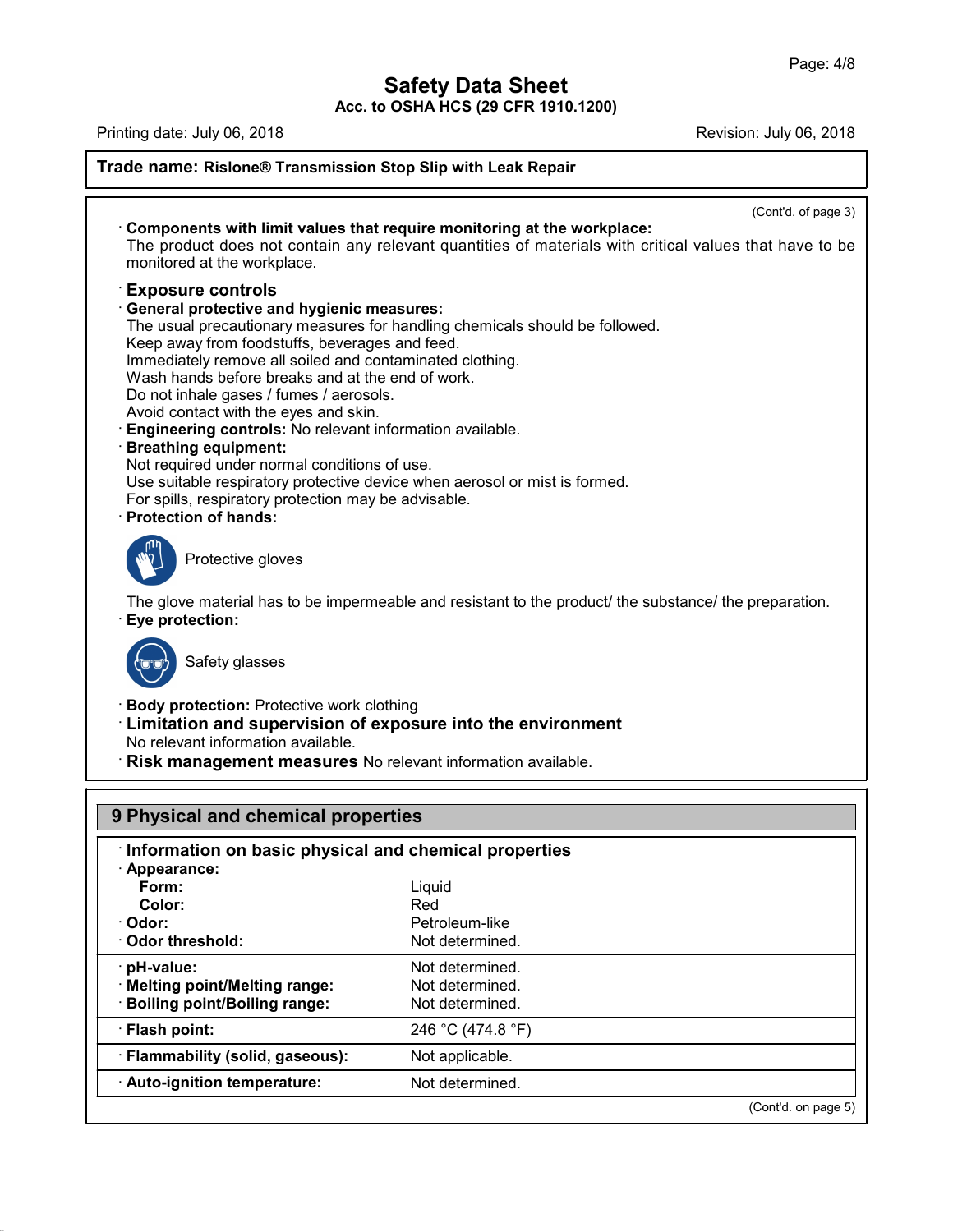Printing date: July 06, 2018 **Printing date: July 06, 2018** Revision: July 06, 2018

#### **Trade name: Rislone® Transmission Stop Slip with Leak Repair**

|                                                            |                                               | (Cont'd. of page 4) |
|------------------------------------------------------------|-----------------------------------------------|---------------------|
| · Decomposition temperature:                               | Not determined.                               |                     |
| Danger of explosion:                                       | Product does not present an explosion hazard. |                     |
| <b>Explosion limits</b>                                    |                                               |                     |
| Lower:                                                     | Not determined.                               |                     |
| Upper:                                                     | Not determined.                               |                     |
| Oxidizing properties:                                      | Not determined.                               |                     |
| · Vapor pressure:                                          | Not determined.                               |                     |
| · Density:                                                 |                                               |                     |
| <b>Relative density:</b>                                   | 0.886                                         |                     |
| Vapor density:                                             | Not determined.                               |                     |
| <b>Evaporation rate:</b>                                   | Not determined.                               |                     |
| · Solubility in / Miscibility with                         |                                               |                     |
| Water:                                                     | Not miscible or difficult to mix.             |                     |
| · Partition coefficient (n-octanol/water): Not determined. |                                               |                     |
| · Viscosity                                                |                                               |                     |
| Dynamic:                                                   | Not determined.                               |                     |
| Kinematic at 40 $^{\circ}$ C (104 $^{\circ}$ F):           | $475 \text{ mm}^2$ /s                         |                     |
| $\cdot$ Other information                                  | No relevant information available.            |                     |

## **10 Stability and reactivity**

· **Reactivity:** No relevant information available.

· **Chemical stability:**

### · **Thermal decomposition / conditions to be avoided:**

No decomposition if used and stored according to specifications.

To avoid thermal decomposition, do not overheat.

# · **Possibility of hazardous reactions**

Toxic fumes may be released if heated above the decomposition point.

Reacts with strong acids and oxidizing agents.

- · **Conditions to avoid** Excessive heat.
- · **Incompatible materials** Oxidizers
- · **Hazardous decomposition products**

Carbon monoxide and carbon dioxide **Hydrocarbons** 

# **11 Toxicological information**

## · **Information on toxicological effects**

· **Acute toxicity:** Based on available data, the classification criteria are not met.

- · **LD/LC50 values that are relevant for classification:** None.
- · **Primary irritant effect:**

47.0.2

· **On the skin:** Slight irritant effect on skin and mucous membranes.

(Cont'd. on page 6)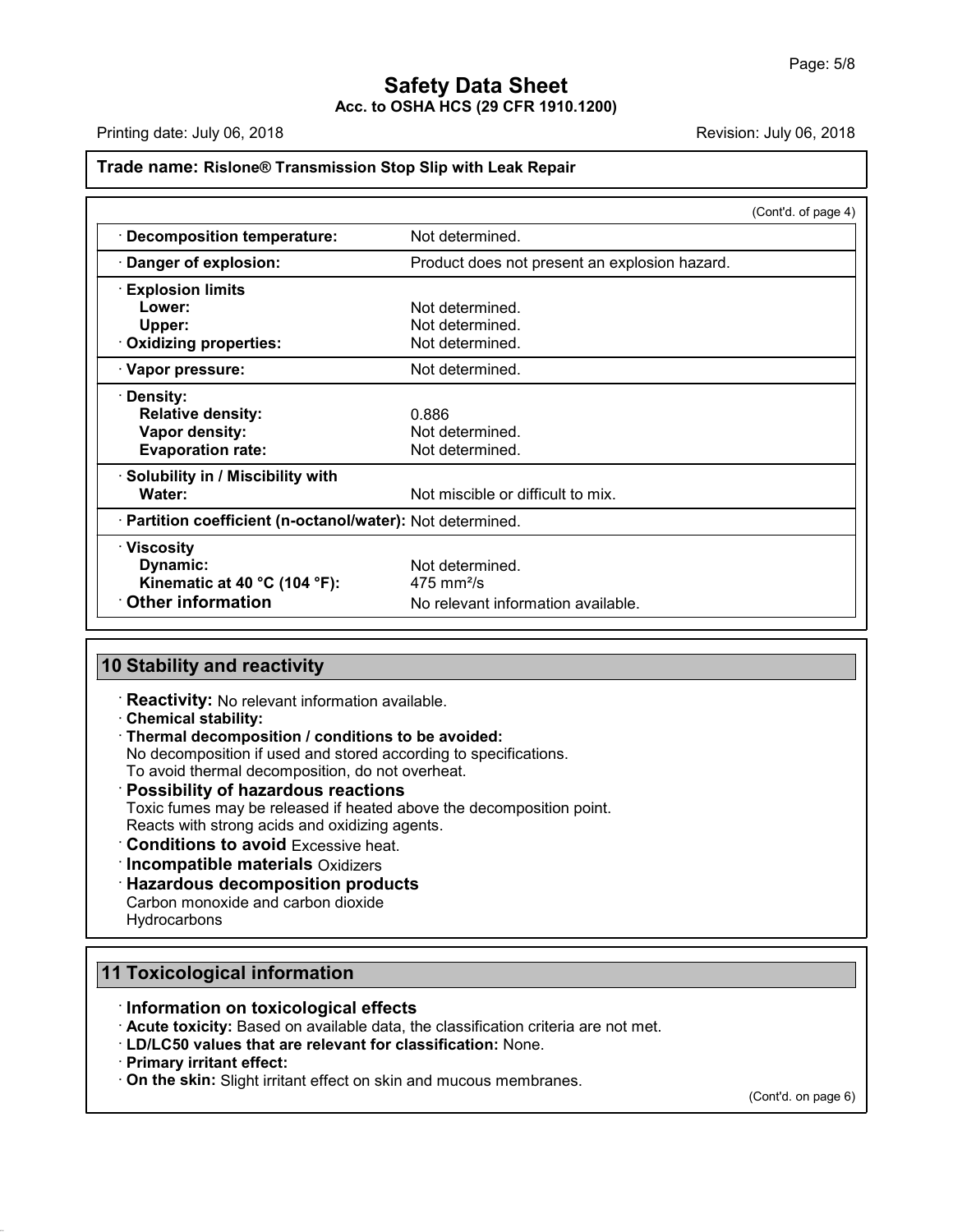Printing date: July 06,2018 Revision: July 06,2018

#### **Trade name: Rislone® Transmission Stop Slip with Leak Repair**

(Cont'd. of page 5)

· **On the eye:** Slight irritant effect on eyes.

· **Sensitization:** Sensitization possible through skin contact.

#### · **Carcinogenic categories**

· **IARC (International Agency for Research on Cancer):**

None of the ingredients are listed.

#### · **NTP (National Toxicology Program):**

None of the ingredients are listed.

#### · **OSHA-Ca (Occupational Safety & Health Administration):**

None of the ingredients are listed.

#### · **Probable route(s) of exposure:**

Ingestion.

Inhalation.

Eye contact.

Skin contact.

- · **Repeated dose toxicity:** Repeated exposure may result in skin sensitivity.
- · **Germ cell mutagenicity:** Based on available data, the classification criteria are not met.
- · **Carcinogenicity:** Based on available data, the classification criteria are not met.
- · **Reproductive toxicity:** Based on available data, the classification criteria are not met.
- · **STOT-single exposure:** Based on available data, the classification criteria are not met.
- · **STOT-repeated exposure:** Based on available data, the classification criteria are not met.
- · **Aspiration hazard:** Based on available data, the classification criteria are not met.

# **12 Ecological information**

- · **Toxicity**
- · **Aquatic toxicity** The material is harmful to the environment.
- · **Persistence and degradability** No relevant information available.
- · **Bioaccumulative potential:** No relevant information available.
- · **Mobility in soil:** No relevant information available.
- · **Ecotoxical effects:**
- · **Remark:** Due to mechanical actions of the product (e.g. agglutinations), damages may occur.
- · **Additional ecological information**

· **General notes:** Avoid release to the environment.

· **Other adverse effects** No relevant information available.

# **13 Disposal considerations**

## · **Waste treatment methods**

#### · **Recommendation:**

47.0.2

Contact waste processors for recycling information.

Can be burned with household garbage after consulting with the waste disposal facility operator and the pertinent authorities and adhering to the necessary technical regulations.

The user of this material has the responsibility to dispose of unused material, residues and containers in compliance with all relevant local, state and federal laws and regulations regarding treatment, storage and disposal for hazardous and nonhazardous wastes.

(Cont'd. on page 7)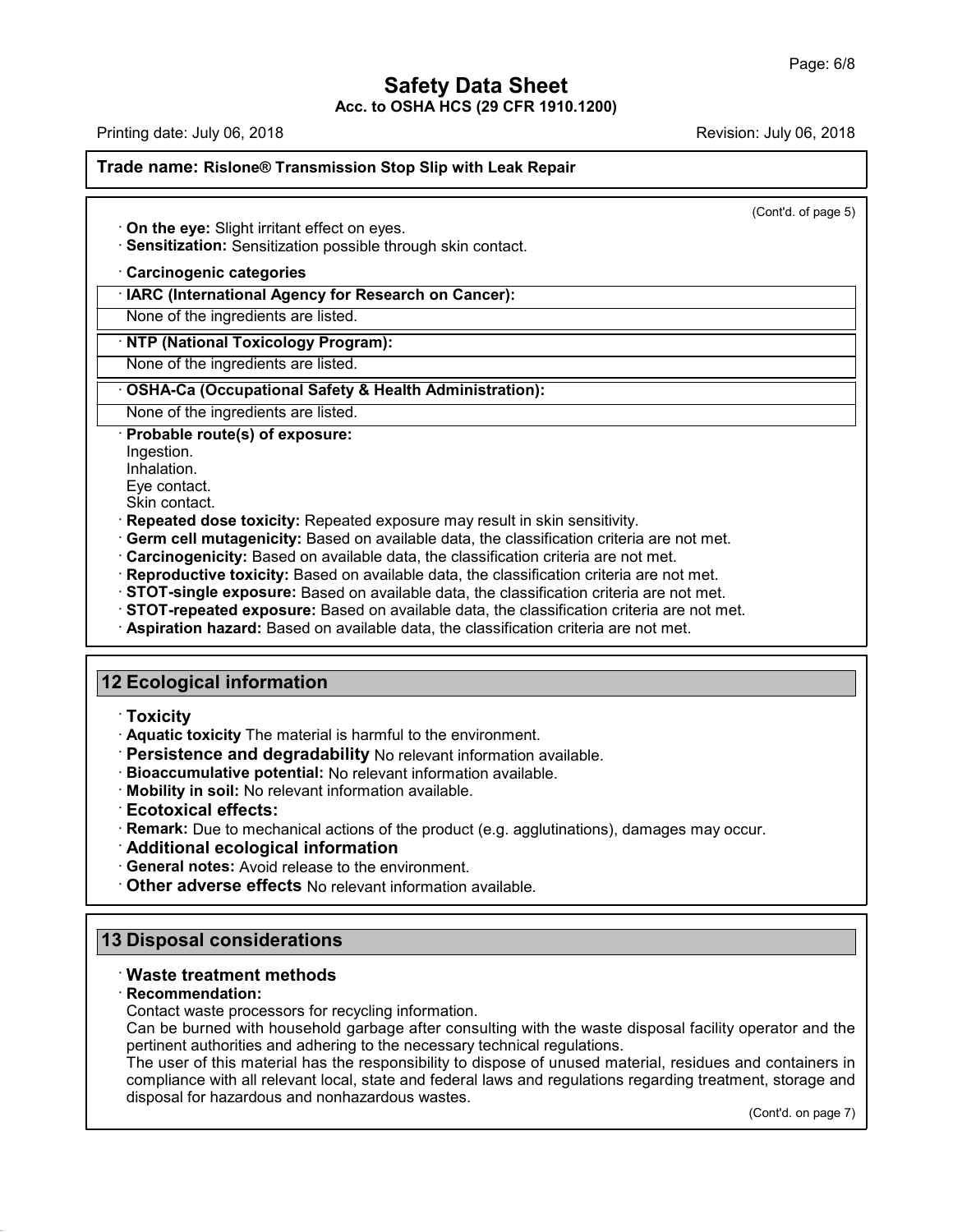Printing date: July 06, 2018 **Printing date: July 06, 2018** Revision: July 06, 2018

**Trade name: Rislone® Transmission Stop Slip with Leak Repair**

(Cont'd. of page 6)

## · **Uncleaned packagings**

· **Recommendation:** Disposal must be made according to official regulations.

| <b>14 Transport information</b>                                                   |                 |
|-----------------------------------------------------------------------------------|-----------------|
| $\cdot$ UN-Number<br>· DOT, ADR, IMDG, IATA                                       | Not regulated.  |
| $\cdot$ UN proper shipping name<br>· DOT, ADR, IMDG, IATA                         | Not regulated.  |
| Transport hazard class(es)                                                        |                 |
| $\cdot$ DOT, ADR, IMDG, IATA<br>· Class                                           | Not regulated.  |
| · Packing group<br>· DOT, ADR, IMDG, IATA                                         | Not regulated.  |
| <b>Environmental hazards</b><br>· Marine pollutant:                               | No.             |
| <b>Special precautions for user</b>                                               | Not applicable. |
| <b>Transport in bulk according to Annex II of</b><br>MARPOL73/78 and the IBC Code | Not applicable. |

# **15 Regulatory information**

· **Safety, health and environmental regulations/legislation specific for the substance or mixture**

· **United States (USA)**

· **SARA**

47.0.2

· **Section 302 (extremely hazardous substances):**

None of the ingredients are listed.

· **Section 355 (extremely hazardous substances):**

None of the ingredients are listed.

· **Section 313 (Specific toxic chemical listings):**

None of the ingredients are listed.

· **TSCA (Toxic Substances Control Act)**

All ingredients are listed.

· **Proposition 65 (California)**

· **Chemicals known to cause cancer:**

None of the ingredients are listed.

· **Chemicals known to cause developmental toxicity for females:**

(Cont'd. on page 8)